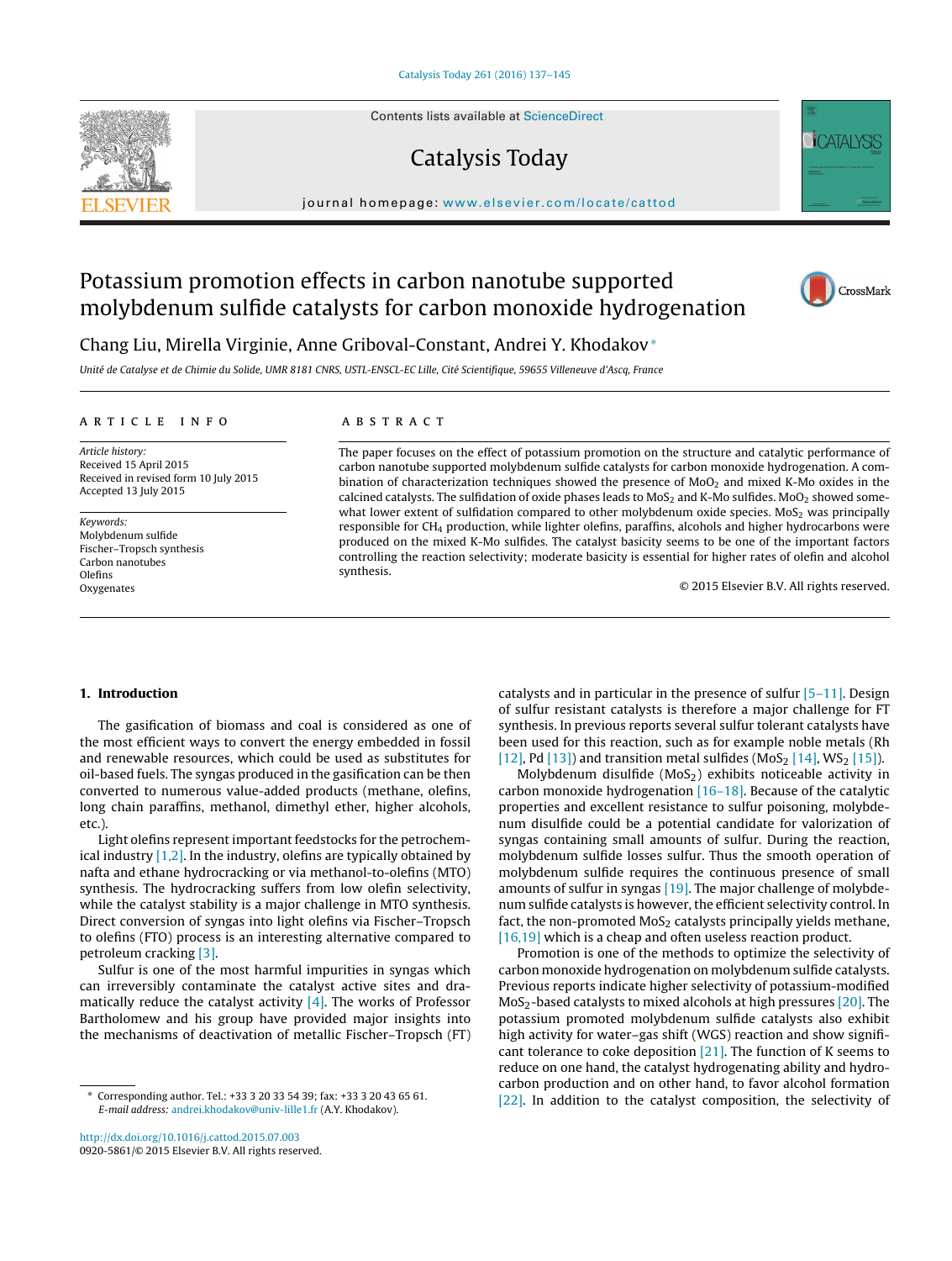carbon monoxide hydrogenation of molybdenum sulfide catalysts is also affected by the reaction conditions (pressure, temperature,  $H<sub>2</sub>/CO$  ratio). The linear alcohols are produced at 80–90 bar. Small amounts of olefins are also present during CO hydrogenation over molybdenum sulfide catalysts under higher pressure conditions [\[23\].](#page--1-0) While a significant number of papers have described alcohol synthesis on molybdenum sulfide catalysts which usually occurs at higher reaction pressures (80–90 bar), very few information is available about the catalytic performance at lower reaction pressures (20 bar) which could be more favorable for olefin synthesis.

The catalytic performance of molybdenum sulfide catalysts can be also affected by the support. The supported catalysts have several advantages compared to the bulk catalysts such as mechanical, thermal and chemical stability. Recently [\[24\]](#page--1-0) two types of active sites associated to unpromoted molybdenum sulfide and K-Mo-S species were uncovered in alumina supported molybdenum sulfide catalysts. The concentration of these sites varied as a function of potassium content in the catalysts.

The use of carbon nanotubes (CNT) as supports for numerous catalysts has been recently drawing attention, due to their flexibility as support in tailoring the catalyst properties to specific needs [\[25\].](#page--1-0) Carbon nanotubes are resistant to acidic or basic media and stable at high temperatures. Moreover, they have several unique features, such as nanosized channels and sp<sup>2</sup>-C-constructed surfaces [\[26\].](#page--1-0) They also display exceptionally high mechanical strength, high thermal conductivity, and medium or high specific surface areas. A few previous reports [\[27–29\]](#page--1-0) suggest that the CNT supported K-MoS<sub>2</sub> based catalysts exhibit a high  $C_{2+}$  alcohol productivity in carbon monoxide hydrogenation at higher reaction pressures.Itis not clear however how the reaction rate and selectivity could be affected by different potassium contents in the catalysts supported by carbon nanotubes.

The present work addresses the design of CNT supported molybdenum sulfide catalysts for synthesis of olefins from syngas. This paper more particularly focusses on the effect of promotion with K on the olefin selectivity over supported molybdenum sulfide catalysts. At different preparation stages, the catalysts were characterized by nitrogen adsorption, X-ray diffraction (XRD), Xray photoelectron spectroscopy (XPS), temperature programmed reduction of hydrogen  $(H_2-TPR)$  and temperature programmed desorption of  $CO<sub>2</sub>$  (CO<sub>2</sub>-TPD). The catalytic performance was evaluated in a fixed bed reactor as a function of K promotion. To enhance olefin production, the catalytic experiments were conducted at relatively low total pressure (20 bar) compared to the conditions typically used for alcohol synthesis.

#### **2. Experimental**

#### 2.1. Catalyst preparation

The CNT support (Multi-wall carbon nanotubes, diameter: 20–40 nm, length: 5–15 µm) was provided by Io.Li.Tech (Ion Liquid Technologies, Germany). CNTs were treated with 63% nitric acid before the catalyst synthesis to eliminate impurities. Molybdenum was deposed on the CNT support using incipient wetness impregnation with an aqueous solution of ammonium molybdate tetrahydrate (AMT, (NH<sub>4</sub>)<sub>6</sub>Mo<sub>7</sub>O<sub>24</sub>.4H<sub>2</sub>O, Sigma-Aldrich), which is a common precursor for  $MoS<sub>2</sub>$  based catalysts [\[30\].](#page--1-0) The impregnated catalysts were dried at  $60^{\circ}$ C for 12h, then milled mechanically with  $K_2CO_3$  precursor (Prolabo). Previously, it was found [\[31\]](#page--1-0) that mechanical mixing of molybdenum sulfide with potassium resulted in better catalytic performance in carbon monoxide hydrogenation. The samples were calcined at 550  $\degree$ C under nitrogen flow for 2 h. The calcined samples were then sulfided in a mixture 10 mol%  $H_2S$  in  $H_2$  at a flow rate of 100 ml/min at 400 ℃ for 2 h. After the sulfidation, the catalysts have been passivated in a flow of  $1\% O_2$  in argon at room temperature. The molybdenum content in the samples was 15 wt.% and potassium content was between 0 and 15 wt.%, respectively. The K/Mo molar ratio varied from 0.25 to 2.5. The catalysts are labelled as xK yM/CNT, where x designates potassium content (wt.%) in the catalysts and y stands for molybdenum loading (wt.%).

#### 2.2. Characterization

The BET surface area, pore volume, average pore diameter and pore size distribution of the catalysts were determined by  $N_2$ physisorption at −196 °C using a Micromeritics ASAP 2010 apparatus. The pore size distribution curves were calculated from the desorption branches of the isotherms using the BJH method [\[32\].](#page--1-0)

The ex-situ X-ray Diffraction (XRD) patterns were recorded by a Siemens D5000 diffractometer using a Cu K $\alpha$  source. The catalysts were scanned from 2 $\theta$  of 5 $^{\circ}$  to 70 $^{\circ}$  with a scanning rate of 0.02 $^{\circ}$  s $^{-1}.$ The diffraction patterns were analyzed by Eva software (Bruker) and matched using the JCPDS database.

The Temperature-Programmed Reduction (TPR) profiles of the sulfated samples were measured using AutoChem II 2920 (Micromeritics) with 10 vol%  $H_2$  diluted in argon stream. The total flow rate was 50 cm<sup>3</sup> min<sup>-1</sup>. The temperature was increased from room temperature to 1100 $\degree$ C with the ramping rate was 10 ◦C min−1. Then the temperature was kept at 1100 ◦C for 1 h.

The X-ray Photoelectron spectroscopy (XPS) spectra were recorded with a VG ESCALAB 220 XL spectrometer equipped with a monochromatic Al K $\alpha$  (E = 1486.6 eV) X-ray source. The binding energies (BE) of Mo 3d, Co 2p, C 1s and S 2p were determined by computer fitting of the measured spectra and referred to the Al 2p peak of the support at 74.6 eV, using Casa XPS software. The binding energies were estimated within  $\pm 0.2$  eV.

The Temperature Programmed Desorption of carbon dioxide  $(CO<sub>2</sub>-TPD)$  was carried out in a quartz reactor connected with a mass spectrometer. The samples were first pre-treated in a flow of helium (40 cm<sup>3</sup>/min) at 400 °C for 1 h then the temperature was lowered to 30 $°C$ . CO<sub>2</sub> was adsorbed on the sulfided samples using a pulse technique (0.49 cm<sup>3</sup> of CO<sub>2</sub>) at 30 °C. The CO<sub>2</sub> desorption was measured during continuous temperature increase (10 $\degree$ Cmin<sup>-1</sup>) up to 800 ◦C.

TEM measurements were performed using a TECNAI microscope operating at a voltage of 200 kV. The sample powder was ultrasonically dispersed in ethanol and deposited on a copper grid prior to the measurements.

#### 2.3. Catalytic measurements

The experimental catalytic tests were conducted using a highpressure milli-fixed bed stainless steel reactor (id = 1.4 mm). The reactor and tubing were coated with SulfInert® (Restek) to avoid sulfur loss and adsorption in the rig. The feed gas was composed of syngas with  $H_2/CO$  ratio of 2 and contained 14 ppm of  $H_2S$ . Carbon monoxide contained 5% of  $N_2$  (internal standard). The reaction was conducted at 360 °C and 20 bar. The GHSV was 1050 cm<sup>3</sup>/g/h.

The gaseous reaction products were analyzed on-line using a GC-456 Bruker gas chromatograph equipped with a thermal conductivity and a flame ionization detectors.  $H_2$ ,  $N_2$ , CO, C $H_4$  and CO<sub>2</sub> were separated with a Shincarbon (Resteck®) column and analysed by a TCD detector.  $C_1$  to  $C_5$  hydrocarbons and light alcohols were separated by a Q-Plot (Bruker®) column and measured by FID. The liquid products were collected in an off-line trap and analyzed by the same chromatograph. The selectivity of each product was calculated on carbon basis. The selectivity to hydrocarbons and alcohols takes into account  $CO<sub>2</sub>$  production in this reaction.